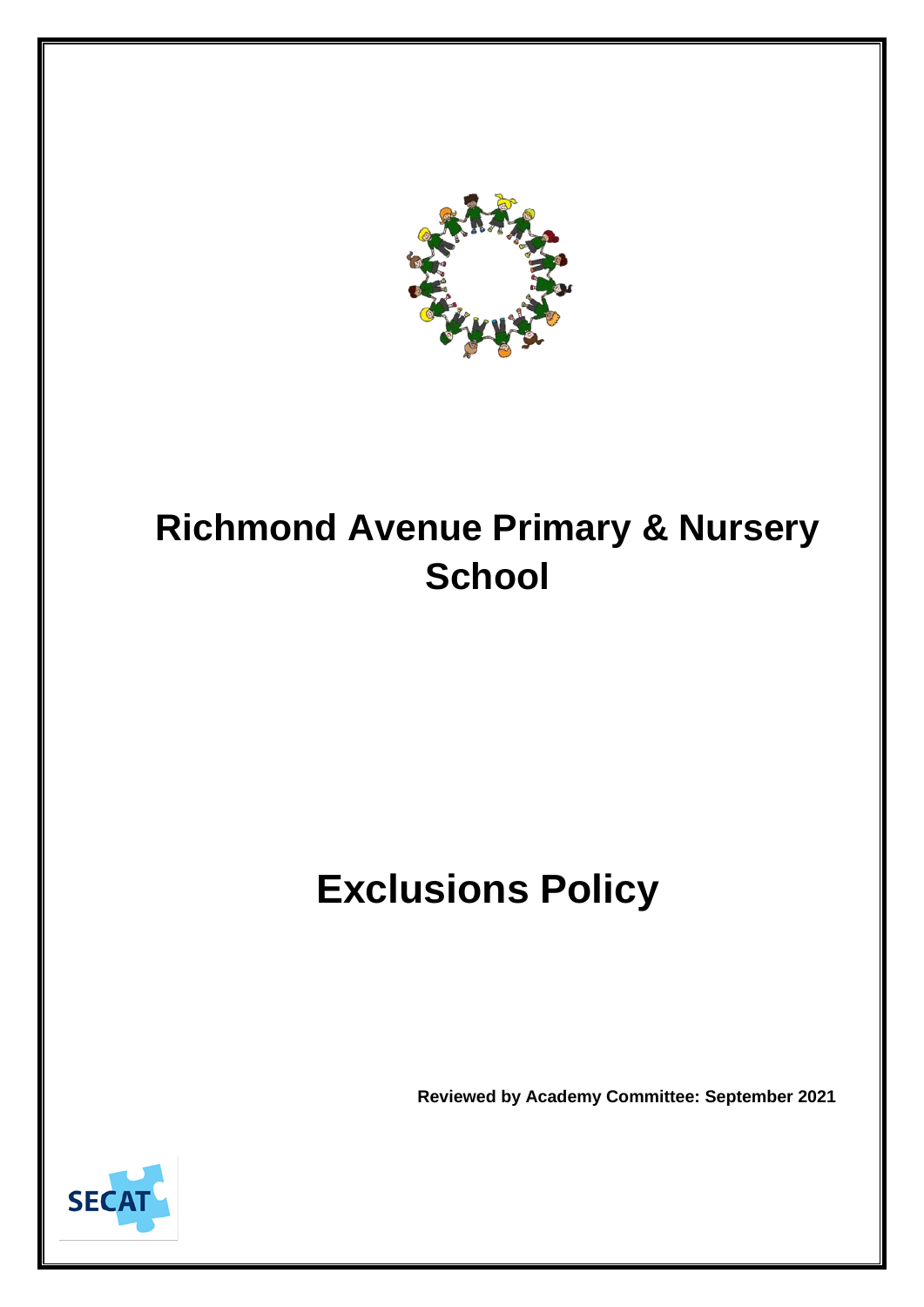

## **Overview**

Richmond Avenue Primary & Nursery School is committed to valuing diversity and to equality of opportunity. We aim to create and promote an environment in which pupils, parents and staff are treated fairly and with respect, and feel able to contribute to the best of their abilities.

#### **Partnership with Parents / Carers**

Parents working in partnership with the school to consistently reinforce the school's expectations is an important factor in every child's success. At Richmond, we will work in partnership with parents to ensure that expectations are clear and parents can reinforce them with their children. This includes ensuring that parents are kept informed about decisions made in response to a child's misbehaviour so that we can work together in the best interests of pupils to ensure expectations for behaviour are made clear. The school is responsible for communicating to pupils, parents and staff its expectations of standards of conduct.

A range of policies and procedures are in place to promote good behaviour and appropriate conduct. These are:

- Behaviour Policy
- Anti-Bullying Policy
- Home-School Agreement

#### **Supporting Pupils to Succeed**

We aim to include, not exclude, and we approach all challenging behaviour in a supportive and positive way. We recognise that such behaviour can sometimes be symptomatic of a real, deeper need for our support and understanding. All children can go through times of inappropriate behaviour, and we strive to never "give up" easily on a child as we recognise that each person has a unique contribution to make to school life and we want to support them to achieve this. We will use behaviour al support information to assess patterns of challenging behaviour in pupils. Where patterns emerge we will systematically intervene, drawing up an action plan with the child, parent and teacher. It is the class teacher's, parents' and the child's responsibility to ensure the individual behaviour plan is followed.

No exclusion will be initiated without first attempting other strategies or, in the case of a serious single incident, a proper investigation.

#### **Reasons for exclusion**

A decision to exclude a pupil, either internally for a fixed period or permanently, is seen as a last resort by the school, and will usually follow a range of strategies, or be in response to a very serious breach of school rules and policies or a disciplinary offence. The physical and emotional health of our children and staff is our primary concern, and we therefore accept, that in some serious situations, exclusion may be necessary, if all other strategies have been exhausted.

Examples of when an exclusion may result are:

- A serious breach of the school's rules or policies;
- Serious actual or threatened violence against another pupil or a member of staff;
- Serious risk of harm to the education or welfare of the pupil or others in the school;
- Possession or use of an illegal drug / dangerous equipment on school premises;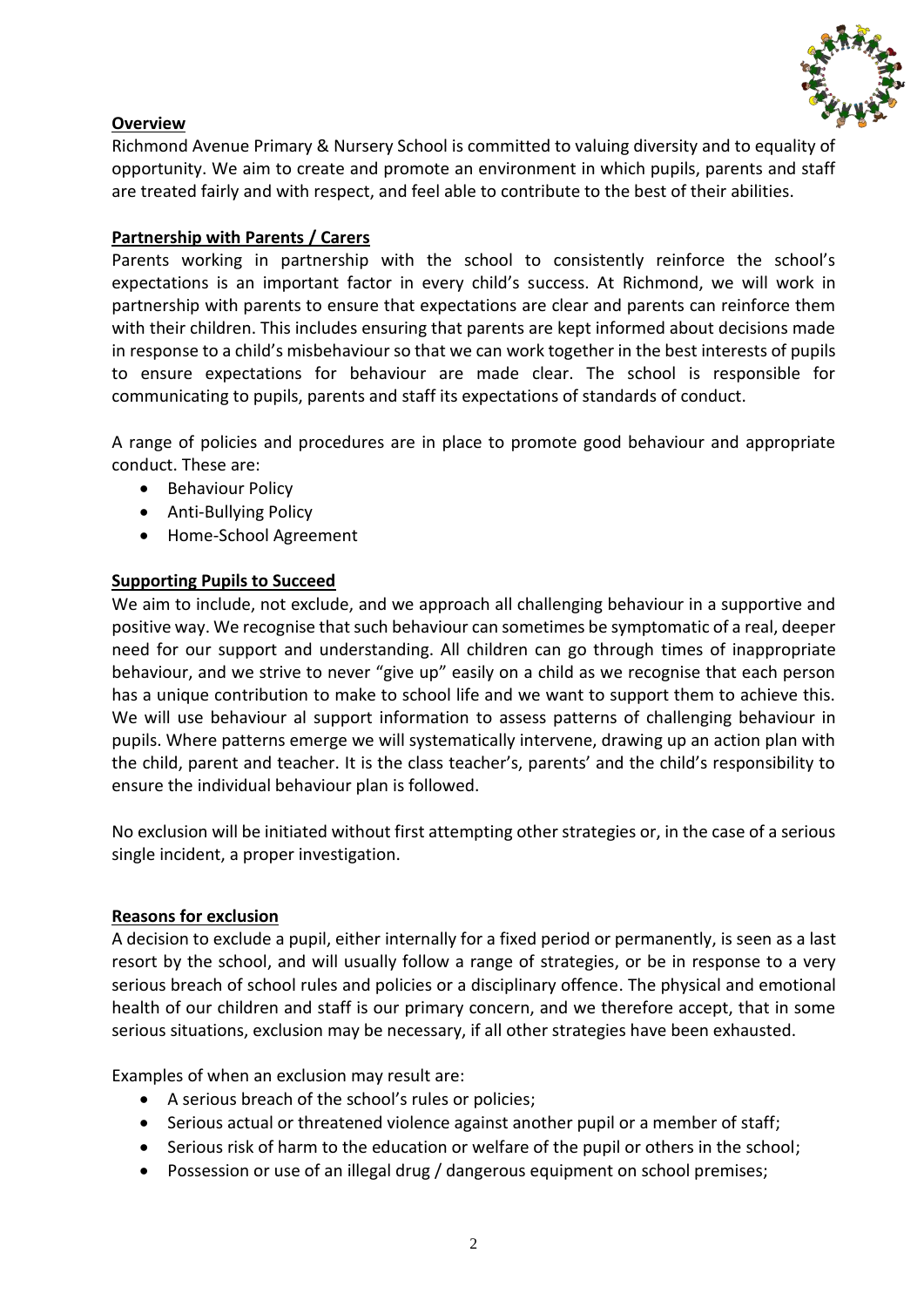

- Persistent bullying;
- Persistent prejudice based harassment or hatred based acts;

This list is neither exhaustive nor exclusive.

Exclusion may be the result of persistently poor behaviour or a serious single incident. Any exclusion will be at the decision of the Headteacher, in consultation with other members of the senior leadership team.

### **Types of Exclusion**

**Internal Exclusion** - Internal exclusion is when a pupil is excluded from the rest of the school and must work away from their class for a fixed amount of time. This may be in a different classroom or in a reflection area. An internal exclusion is a discretionary measure, where a pupil's behaviour is escalating and more serious measures need to be taken but there are not yet grounds for an external / fixed-term exclusion. Typically, a child receiving a consequence of this level should be receiving additional support for their behaviour, intended to help them to avoid their behaviour escalating to a point where a fixed term exclusion is necessary (examples: behaviour chart to address specific behaviours causing a problem; support from the learning mentor etc.)

**Fixed-Term Exclusion** - A temporary / fixed term exclusion is when a child is excluded from school and must remain home for a fixed amount of time. This should be for the shortest time necessary to ensure minimal disruption to the child's education, whilst mindful of the seriousness of the breach of policy.

**Permanent Exclusion** - A permanent exclusion is when a child is permanently excluded from school and not allowed to return. This is a very serious decision and the Headteacher will consult with senior leaders and Chair of the Academy Committee as soon as possible in such a case.

#### **The Decision to Exclude**

If the Headteacher decides to exclude a pupil he/she will:

- ensure that there is sufficient recorded evidence to support the decision
- explain the decision to the pupil if the pupil is in the state of mind to listen to the decision in the presence of staff and or parents / carers as appropriate
- contact the parents, explain the decision and ask that the child be collected
- send a letter to the parents confirming the reasons for the exclusion, whether it is a permanent or temporary exclusion
- explain the length of the exclusion and any terms or conditions agreed for the pupil's return;
- in cases of more than a day's exclusion, ensure that appropriate work is set and that arrangements are in place for it to be marked
- plan how to address the pupil's needs and integration back into their class on his/her return
- plan a meeting with parents and pupil on his/her return to be conducted by a suitable senior member of staff.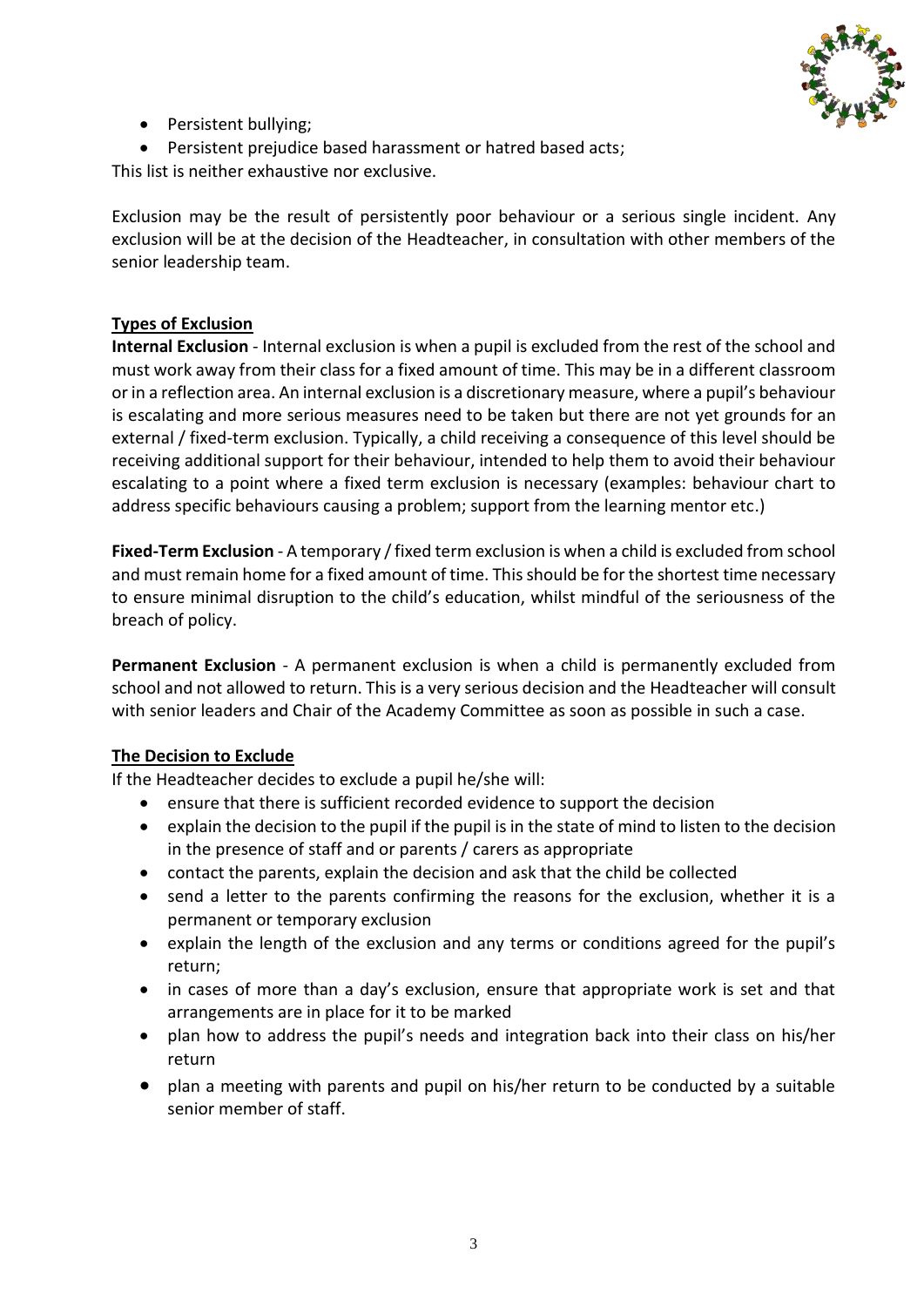

# **Safeguarding**

An exclusion will not be enforced if doing so may put the safety of the pupil at risk. In cases where parents will not comply by, for example, refusing to collect the child, the child's welfare is the priority. In this situation, depending on the reason for exclusion, the school may consider an internal exclusion until the end of the day, implementing the original exclusion decision from the time the child is collected from school, or, in more severe circumstances the school may contact Social Services and/or the Police to safely take the pupil off site.

## **Re-integration**

After fixed term exclusions, the pupil and parent will be requested to attend a reintegration meeting with a senior member of staff. At this meeting the behaviour leading to exclusion will be discussed and targets will be set for improvement. Support around behaviour will be also be discussed.

## **Work Set**

When a pupil is excluded for more than one day, work should be set by the school within a reasonable time-scale and this should be returned to the school when the exclusion is over. If a child is excluded at the end of a school day, then it may not be possible to arrange for work to be set until the following morning. A pupil can be excluded for up to 10 continuous school days on a fixed term basis.

## **Behaviour Outside school**

Pupils' behaviour outside school e.g. on school visits, at sports events, on residential trips, is subject to the school's behaviour policy. Unacceptable behaviour in such circumstances will be dealt with as if it had taken place in school; and additionally this includes any serious breach of policy which could 'bring the school into disrepute'.

## **Pupils with special educational needs and disabled pupils**

The school must take account of any special educational needs when considering whether or not to exclude a pupil. The Headteacher should ensure that reasonable steps, in line with the DDA have been taken by the school to respond to a pupil's disability so the pupil is not treated less favourably for reasons related to the disability.

## **Removal from the school for other reasons**

The Headteacher may send a pupil home, after consultation with that pupil's parents and a health professional as appropriate, if the pupil poses an immediate and serious risk to the health and safety of other pupils and staff, for example because of a diagnosed illness such as a notifiable disease. This is not an exclusion and should be for the shortest possible time.

## **Equal Opportunities**

The Academy Committee recognise that it is unlawful to take into account anyone's gender, marital status, colour, race, nationality, ethnic or national origin, disability, religious beliefs, age, or sexual orientation. Full consideration has been given to this during the formulation of this policy as it is the governors' aim that no-one at RAPs should suffer discrimination, either directly or indirectly, or harassment on any of these grounds.